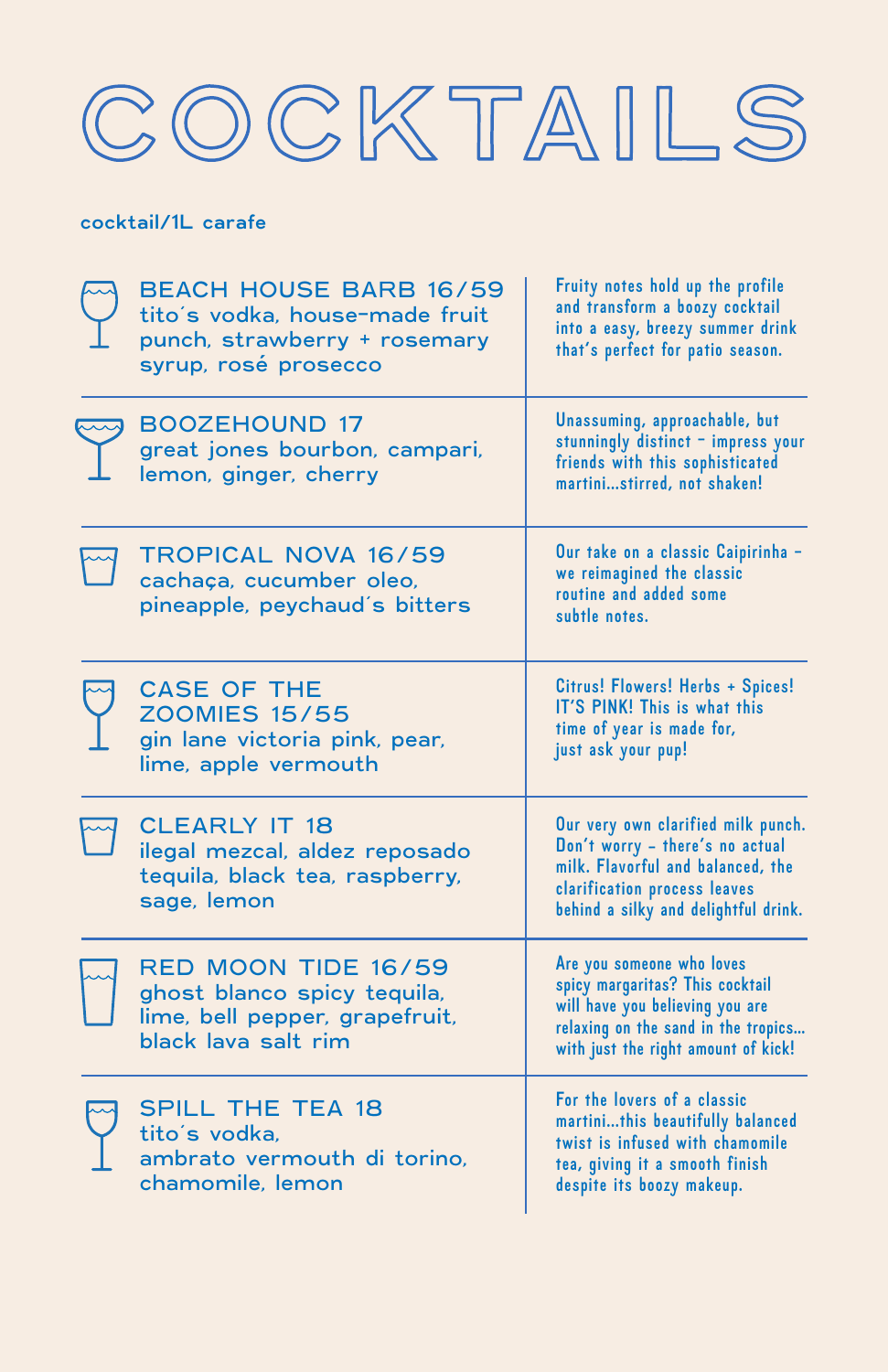

|                | <b>CONEY ISLAND MERMAID PILSNER</b>              |                | 9 |
|----------------|--------------------------------------------------|----------------|---|
| $\overline{A}$ | <b>KONA BIG WAVE</b>                             |                | 8 |
|                | MODELO                                           |                | 8 |
|                | <b>BLUEPOINT TOASTED LAGER</b>                   |                | 8 |
|                | <b>STELLA ARTOIS</b>                             |                | 9 |
|                | MICHELADA modelo, bulldog bloody mary mix, tajin |                | 9 |
|                | <b>VO BUD LIGHT</b>                              |                | 6 |
| $\mathbf{z}$   | <b>BUDWEISER</b>                                 |                | 7 |
|                | GOOSE ISLAND HAZY BEER HUG IPA                   |                | 8 |
|                | <b>CONEY ISLAND MERMAN IPA</b>                   |                | 8 |
|                | <b>BROOKLYN BEL AIR SOUR</b>                     |                | 8 |
|                | <b>HEINEKEN</b>                                  |                | 7 |
| Н              | <b>CORONA</b>                                    |                | 7 |
|                | <b>AMSTEL LIGHT</b>                              |                | 7 |
|                | <b>00</b> 1911 ROSÉ HARD CIDER                   | $160Z$ CAN $9$ |   |
|                | <b>1911 APPLE CIDER</b>                          | $160Z$ CAN $9$ |   |

### MOCKTAILS 10

HIBISCUS LEMONADE PINEAPPLE GINGER FIZZ CUCUMBER LIME SODA HOUSE-MADE FRUIT PUNCH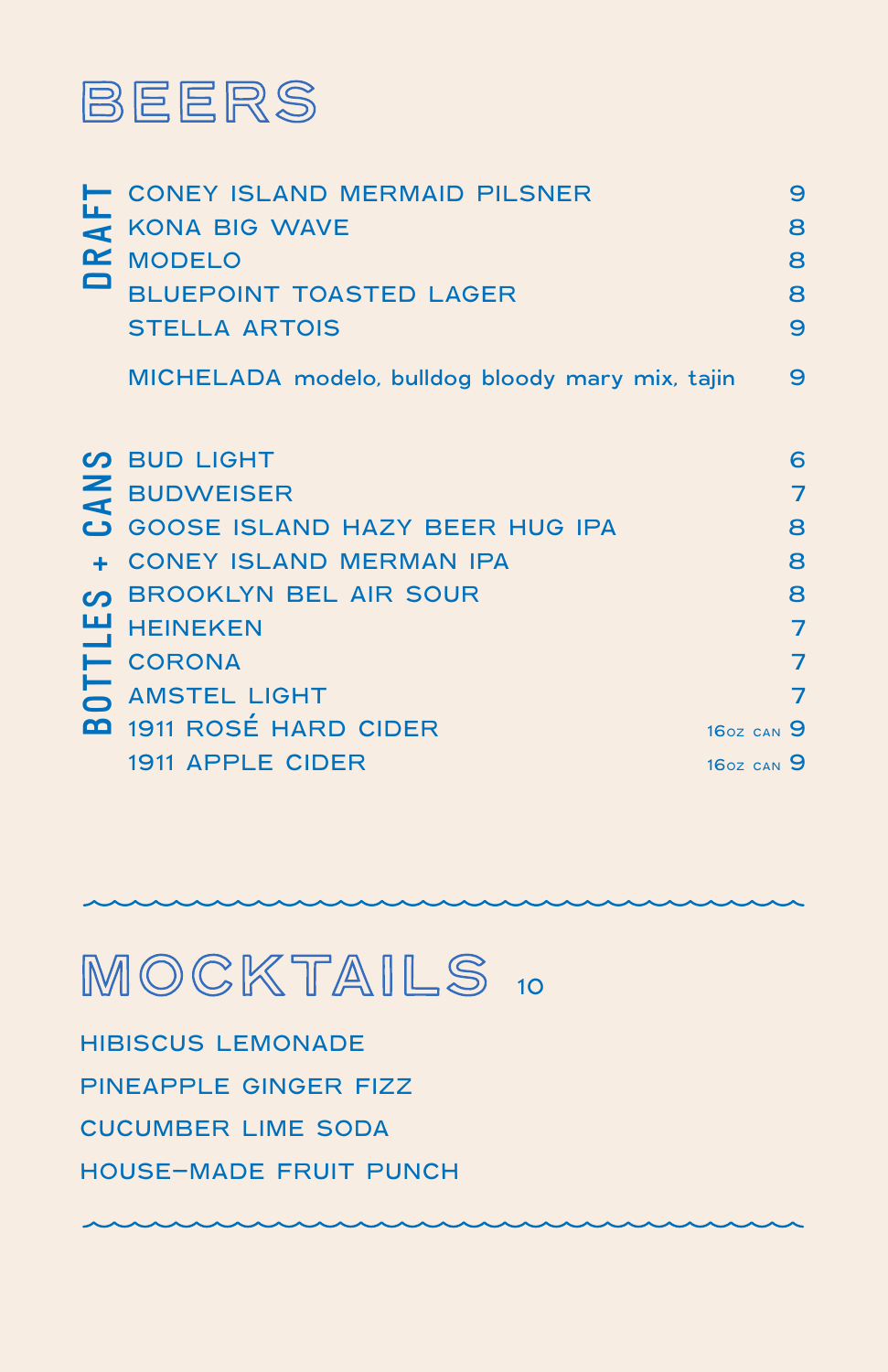| WINES BY THE GLASS                | <b>GLASS/ROTTLE</b> |
|-----------------------------------|---------------------|
| PROSECCO le contesse, it          | 14/56               |
| PROSECCO ROSÉ, la gioiosa, it     | 13/52               |
| ROSÉ château de berne romance, fr | 16/62               |
| VERMENTINO aragosta, it           | 14/56               |
| ALBARINO burgans, sp              | 15/60               |
| SAUVIGNON BLANC banshee, ca       | 16/62               |
| PINOT NOIR elouan, ca             | 16/62               |
| CABERNET SAUVIGNON glenelly, sa   | 15/60               |
| MALBEC finca, ar                  | 14/56               |
| SANGIOVESE caparzo, it            | 14/56               |

### **WINES** BY THE BOTTLE

### ' ROSE

CHATEAU DE BERNE **ˆ** INSPIRATION 55 fr

STUDIO BY MIRAVAL 70 fr

BELLE GLOS BLANC 70 ca

CHATEAU DE BERNE **ˆ ROMANCE 85 1.5L** fr

### BUBBLES

BRUT ROSE 125 lanson, 2015, fr '

CHAMPAGNE 90 heidsieck monopole gout american, nv

CHAMPAGNE 175 henriot brut millesime, 2008 CHAMPAGNE 150 l'ermitage brut roederer estate, 2013

CHAMPAGNE 350 dom perignon, nv